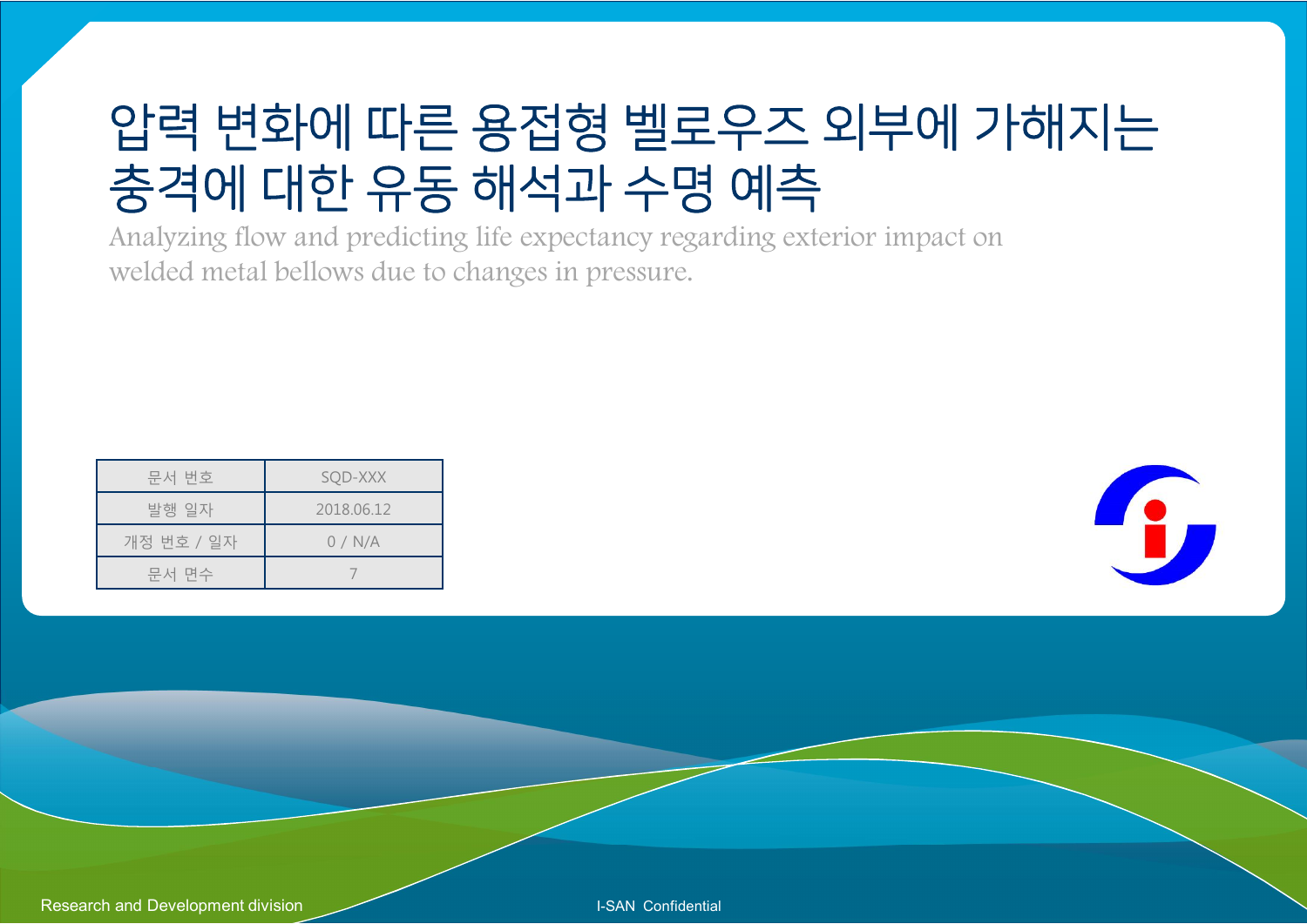#### **Company for Welded metal Bellows / Vacuum Valve / Magnetic Fluid Feed-through / Vacuum components 1.Finite Element Model**

| $\blacksquare$ | 이 이 산         |  |
|----------------|---------------|--|
|                | $\mathcal{L}$ |  |

| <b>Description</b>      | <b>Flow Analysis</b>                  | <b>Structural Analysis</b>              |
|-------------------------|---------------------------------------|-----------------------------------------|
| Element type            | FC3D4                                 | 3CD <sub>8R</sub>                       |
| Element Shape           | Terahedral                            | Hexahedral                              |
| Total nmber of elements | 214,656                               | 21,384                                  |
| Min. Element size       | 10 <sub>mm</sub>                      | 2mm                                     |
| Solving tyme            | Intel(R) Xeon® CPU E5 2*687W v4 @     | Intel(R) Core™ i-7-6700 CPU @ 3.40GHz / |
|                         | 3.00GHz / RAM 256Gb / 8Core: 4.5 days | RAM 64Gb / 4Core: 9s                    |



> EDGE BELLOWS TEST MODEL

2

#### **2.Procedure & Material Property**

|                     | MATERIAL PROPERTY |                               |  |
|---------------------|-------------------|-------------------------------|--|
|                     | AM350             |                               |  |
| Young's Modulus     | Poison's Ratio    | Density                       |  |
| 200000 Mpa          | 0.3               | 7.92e-9 ton/mm <sup>a</sup>   |  |
| <b>Yield Stress</b> | <b>UTS</b>        | Elongation                    |  |
| 480 Mpa             | 1035 Mpa          | 0.3                           |  |
| <b>CDA</b>          |                   |                               |  |
| Viscosity           |                   | Density                       |  |
| 1E-7 ton/mm*s       |                   | 1.293e-12 ton/mm <sup>3</sup> |  |

#### **Research and Development division I-SAN Confidential**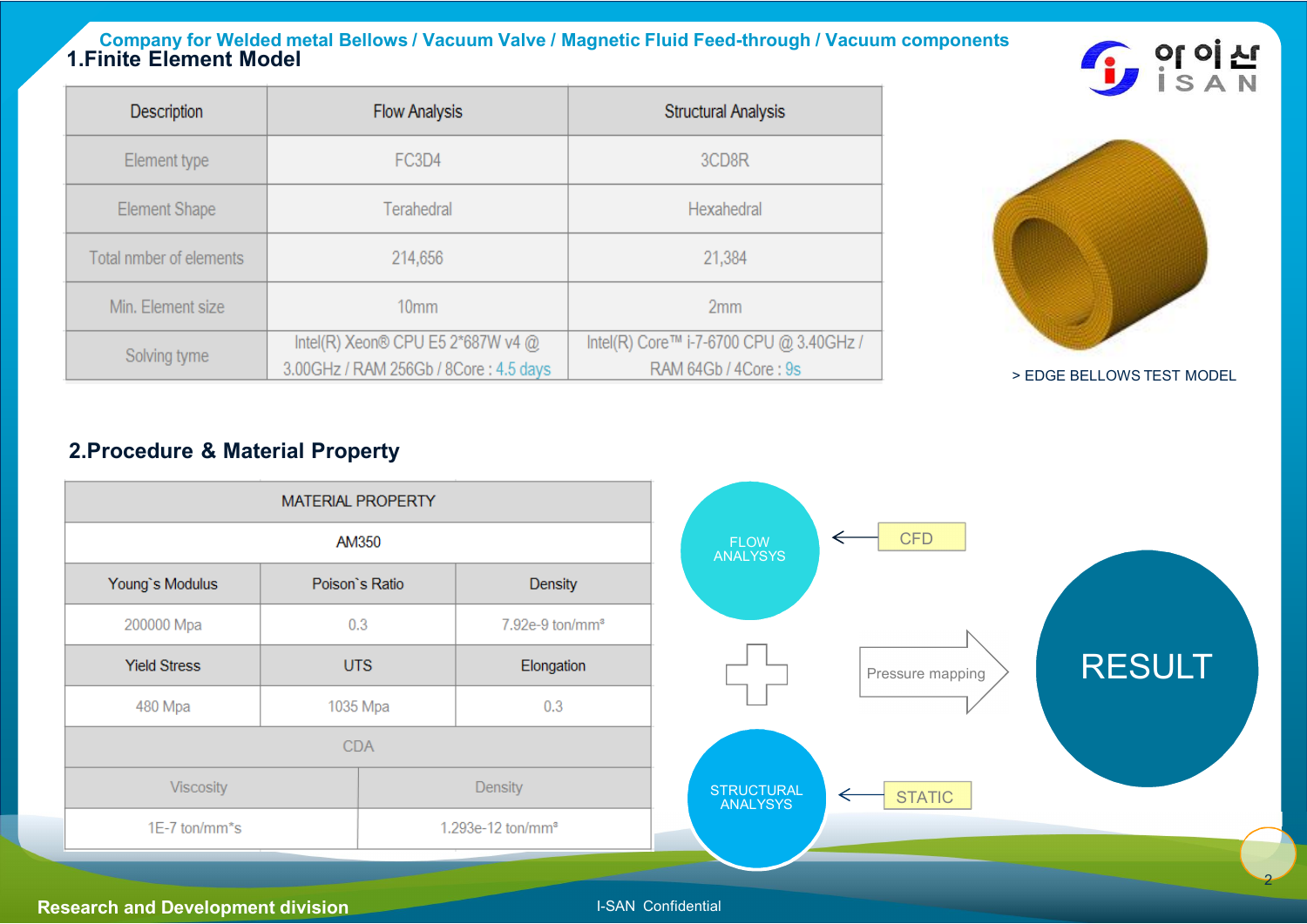**Company for Welded metal Bellows / Vacuum Valve / Magnetic Fluid Feed-through / Vacuum components 3.Boundary Conditions**





Condition 1. Inlet 0.5 Mpa Condition 2. Outlet 0.0 Mpa Condition 3. Fixing both side of Bellows

**Research and Development division I-SAN Confidential**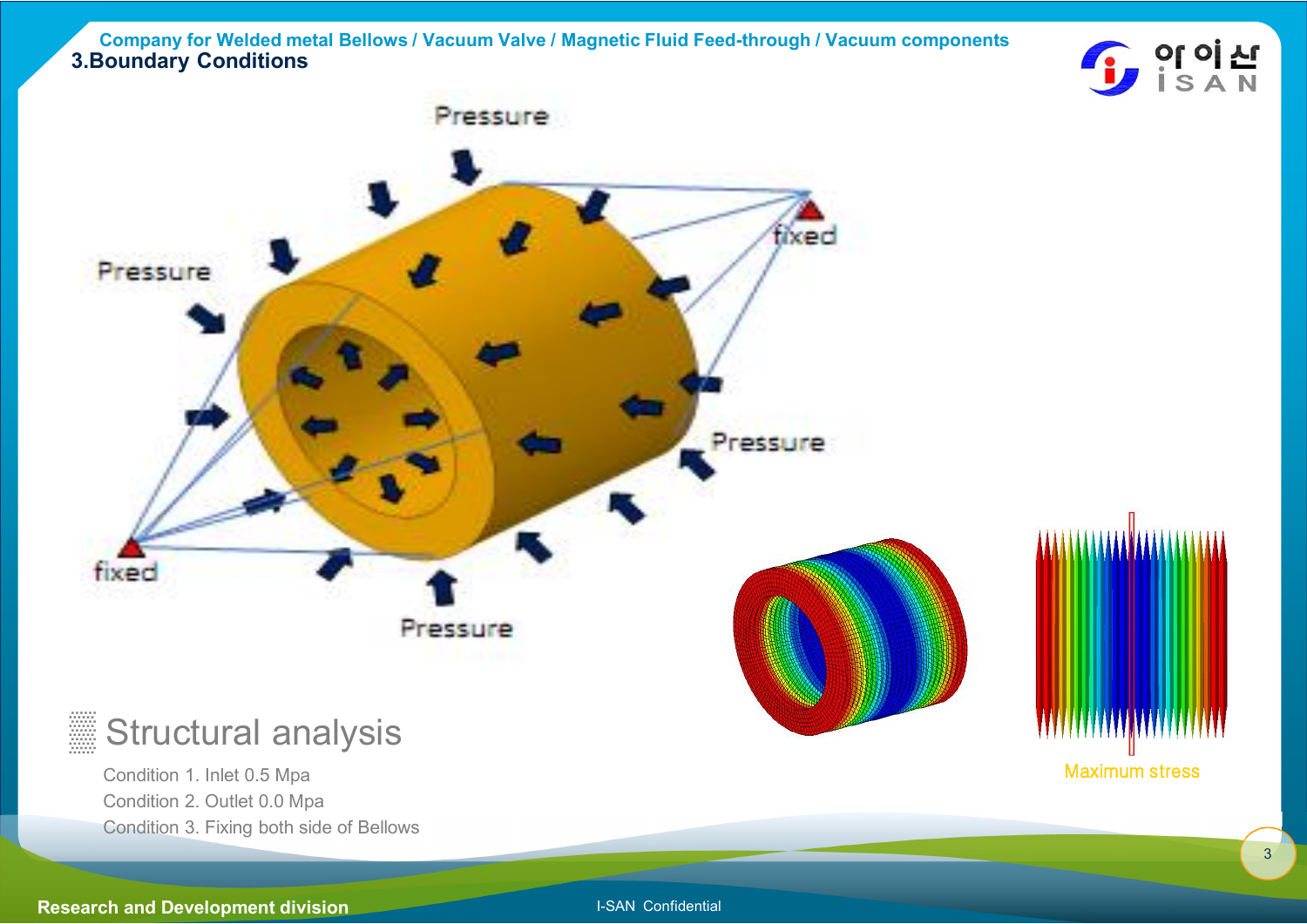

4





- ∴ 노즐 부근에서 최대 속도가 발생하였고, Bellows 부근의 최대 속도는 680 m/s 로 측정 됨. Maximum speed captured at the nozzle
- ∴ Bellows 부근 공기의 속도 700 m/s 이하 maximum 680m/s measured at the bellow

- ∴ 0.03, 0.06, 0.01 초에서 압력의 Peak 값 확인. Peak value of pressure at 0.03, 0.06, 0.01 sec.
- ∴ 압력이 가장 높게 걸리는 시간 때에서의 구조 해석 수행 structural analysis is done at the time when the pressure is the highest
- ∴ 측정 위치는 유동 압력이 가장 높은 곳에 위치 point of measurement is where the flow pressure is the highest
- ∴ 측정 위치에서의 압력 값에 약간의 Oscillation이 존재 하나, 0.1 Mpa~0.25Mpa 구간 내에 존재 함. While oscillation exists at the measured point for value of pressure, this ranges from 0.1 Mpa to 0.25 Mpa.

#### **Research and Development division I-SAN** Confidential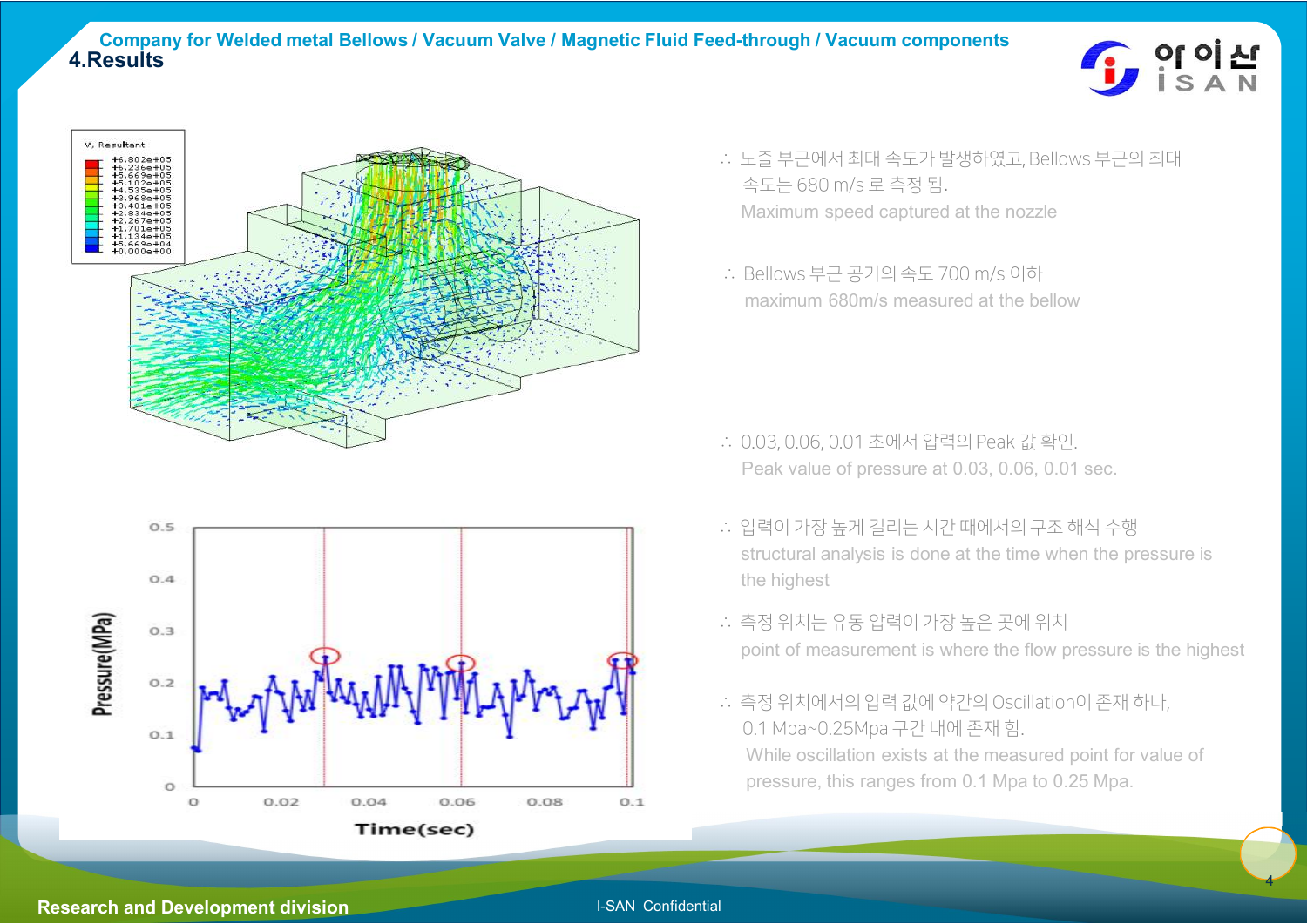#### **Company for Welded metal Bellows / Vacuum Valve / Magnetic Fluid Feed-through / Vacuum components 4.Results**





▒▒ 0.03, 0.06, 0.10 세 타임에서 모두 유사한 값을 가지며, Bellows에 압력을 맵핑한 결과 모두 유사한 분포를 가지고 있음. Similar values at three points in time, 0.03, 0.06, 0.10. Upon mapping pressure to bellows,

all show similar distribution.

#### **Research and Development division I-SAN Confidential**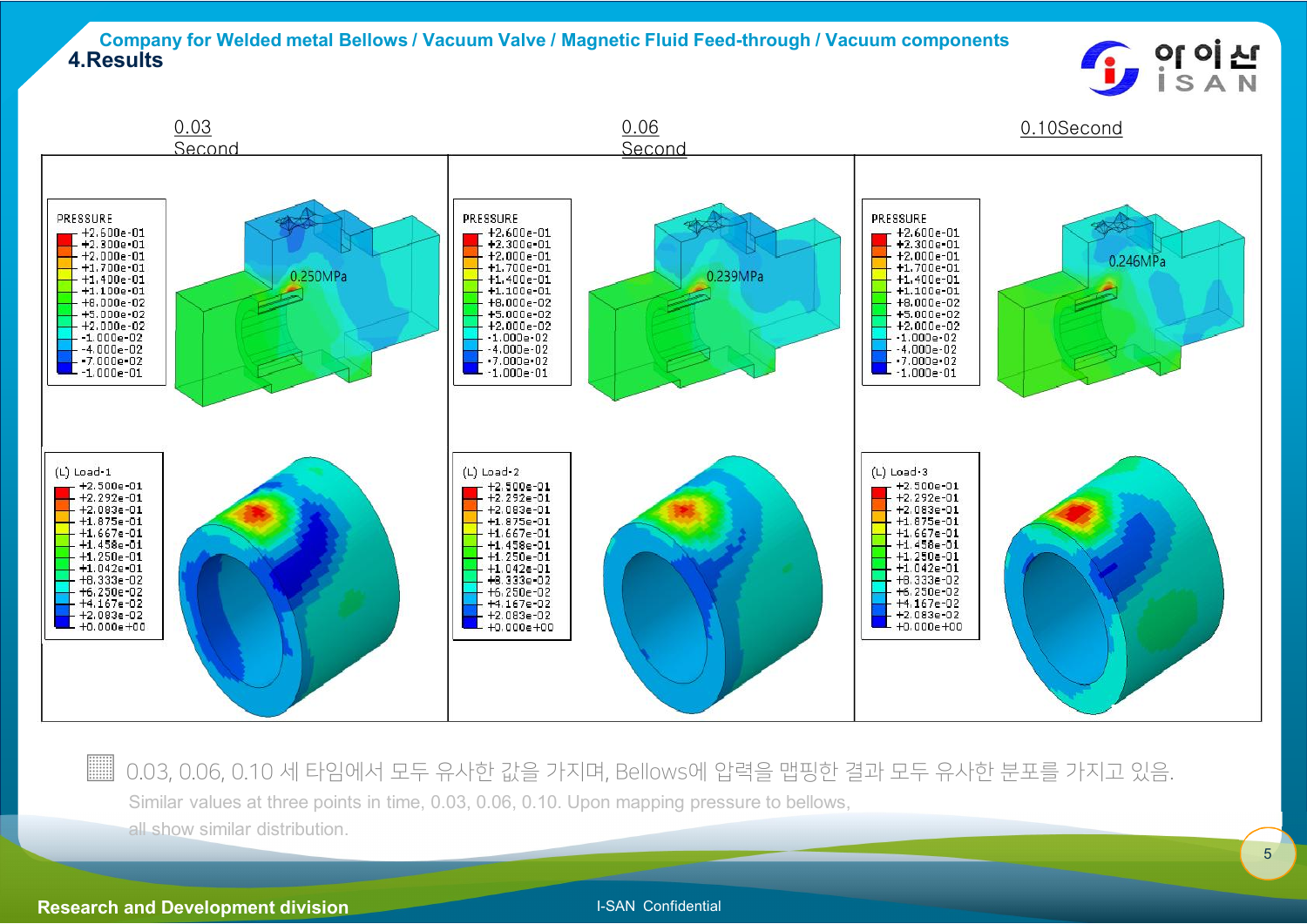#### **Company for Welded metal Bellows / Vacuum Valve / Magnetic Fluid Feed-through / Vacuum components 5.Conclusion**









> Displacement



> Stress

### ▒ 고 진공 앵글밸브의 BELLOWS 측면 가압 조건의 실험 및 데이터 산출 완료.

Testing and data for the pressure conditions of high vacuum angle valves' bellows complete

**Research and Development division I-SAN Confidential**